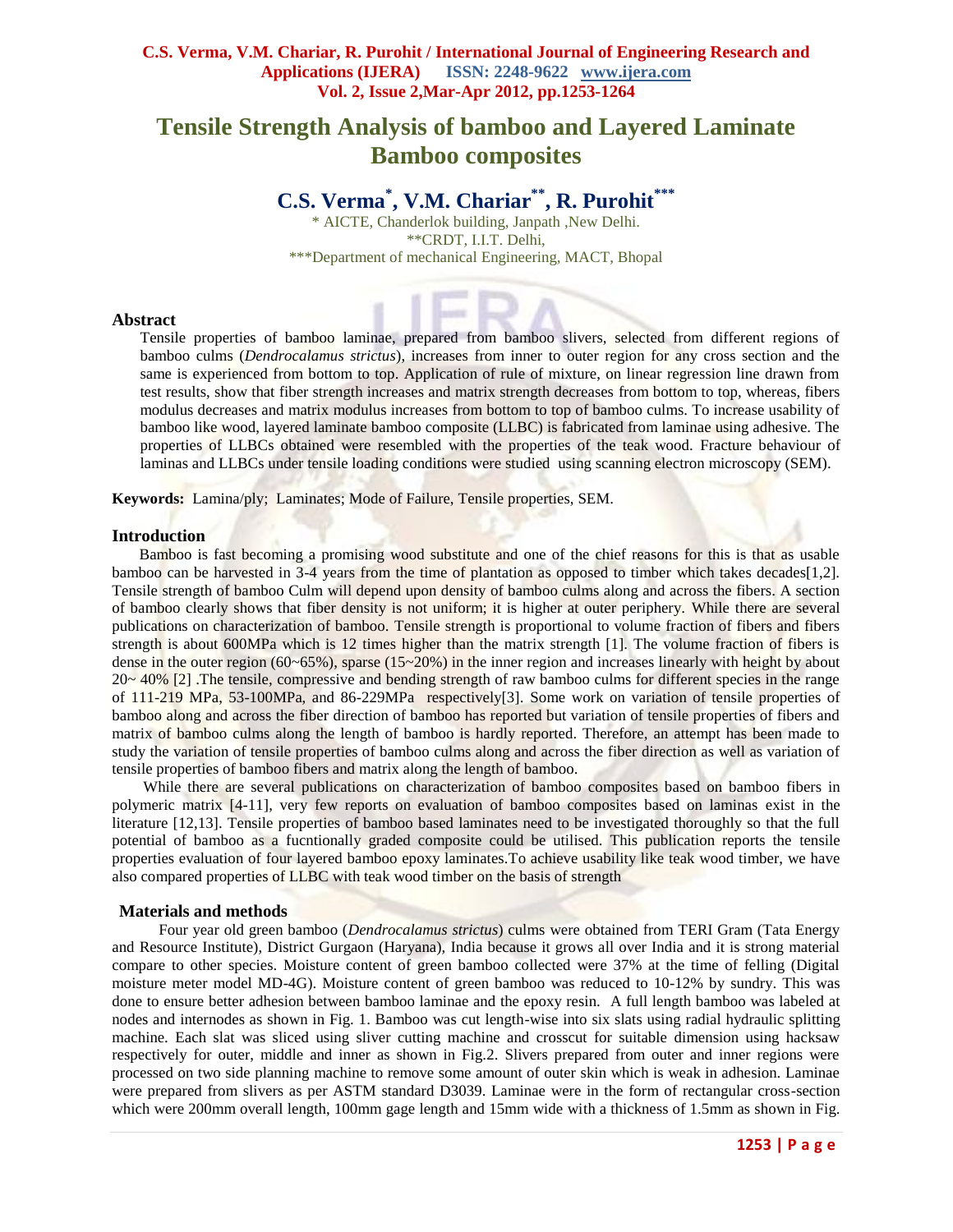3. The shape of laminae was made uniform by using medium fine sandpaper (grade 180) where sanding motion was  $\pm 45^{\circ}$ . To ensure that the failure should not occur in or near the grip region during testing, the thickness of laminae was increased near the ends by using small tabs which were made from a bamboo itself and attached at the ends of the laminae by using araldite as an adhesive. Tabs (Fig.3.) were 50mm long, 15mm wide and 1.5mm thickness with bevel angle of  $30^0$ - $45^0$ . The tabs were made tapered to reduce stress concentration near the grips. Tabs were needed for the laminae taken from the inter-nodal region only. Tabs were not necessary for laminae having node because failure takes place at the nodes before failure at the grips or other region occurs. To ensure good bonding of tabs, pressure (10 kg/cm<sup>2</sup>) is applied between two plates using UTM. After 24 hours of curing, the specimens from inter nodal region were ready for testing. Three samples were prepared from each location for obtaining variation and average of test results. For tensile testing of laminas, 54 samples of without node and 45 samples of with node were prepared from one bamboo culms.

 Similarly, more bamboo laminae were prepared from outer regions of other bamboo culms of same species for expecting more strength because in outer regions, volume fraction of fibers is more which are responsible for strength. Further, for fabricating LLBCs, laminae were selected from intermodal because during experiments, it was observed that node is weak in tension. It is noted that width of laminae were generally less due to circular cross section of bamboo culms. Therefore laminae were butt joined using adhesive to make laminates/plies with larger width. The liquid diglycidyle ether of Bisphenol –A type (Araldite LY 556) with curing agent/hardener Triethylene tetramine (TETA, HY 951) was used as adhesive. Tensile strength, young`s modulus, density and curing time at room temperature of adhesive are 30~35MPa, 3-10GPa, 1.3 g/cm<sup>3</sup> and 24 hours respectively. The suggested ratio of araldite and hardener used are 100:23 by weight. The said adhesive will provide a low-viscosity, solvent free room temperature curing laminating system. Due to the very low cure shrinkage, Araldite LY 556 with hardener HY 951 based laminates will be dimensionally stable, free from internal stresses and excellent water resistance [14].

The laminae were butt joined using adhesive to make one laminate of larger width. To make first layer of laminate, laminas were arranged systematically on die cavity of 250mm x100mm x 15m (Fig.4) using adhesive for butt joined. To avoid adhesion between epoxy and die, polyesters sheet were used in between. The first layer of laminate was then coated with adhesive for interfacial bonding. Other laminae were placed over on bottom laminate to make another layer of laminate. In this manner four layers of laminate/ply were stacked together to form one sample of unidirectional LLBCs. This laminate was sandwiched between the plates of die set by applying pressure of 10kg/cm² (2.5T) using Universal Testing Machine. This ensured straight slivers during solidification of adhesive and squeezed out of excess adhesive. The sample was left for 24 hrs at room temperature for cross linking of adhesive. Surfaces of specimens were cleaned with acetone. The sample obtained was subjected to sand grinding from all sides so as to obtain smooth surfaces as shown in Fig.5. Ten test specimens were prepared from LLBCs samples using cross cutting and grinding along fiber direction as per ASTM standards D3039 where specimens were in the form of constant rectangular cross section of 200mm overall length, 100 mm gauge length and 16 mm wide with a thickness of 4.57 to 4.69 mm (lamina thickness: 1mm, adhesive thickness: 0.19-0.23mm) as shown in Fig. 6. Thickness of adhesive used in LLBCs have been seen (Fig.10A) from Nikon Microscope. Thicknesses of adhesive were measured with the help of image J software. Tabs were 50 mm long, 16 mm wide and 1.5 mm thickness with bevel angle of  $30^0$ -45<sup>0</sup> (Fig. 6). The sample size needs to be large to draw any conclusion. This report is a very small step in that direction.

## **3. Tensile testing**

 The experiments were performed on universal testing machine (Instron) under axial loading. Averages of three measurements were taken of each lamina specimens. The laminae were carefully positioned at the center of the cross-head with its end faces exactly perpendicular to the longitudinal axis to get accurate results. The experiments were conducted at a constant crosshead speed 2mm/min. The load vs displacement plots were obtained for each lamina specimen from the automatic computerized chart recorder with the help of software called testXpert software inbuilt in machine. Typical recorded load –displacement curve for inter nodal and nodal laminae are shown in Figs. 7A and 7B, respectively. Tensile failure strength and its young`s modulus were recorded from machine for all laminae along the length of bamboo selected from outer, middle and inner region of cross section of culms. Using recorded data, graphs were prepared for variation of tensile failure stress and young modulus with intermodal number as shown in Figs. 8A and 8B and with nodal numbers as shown in Figs. 9A and 9B respectively.

Similarly tensile tests were performed on Instron Universal Testing Machine at a cross head speed of 2 mm/min for ten test specimens that were prepared from LLBCs samples. Test specimens were mounted in a properly aligned test frame. Hydraulic grips were used to hold test specimens. The stress-strain curves were generated for each test specimens. A typical recorded stress -strain curve for LLBCs specimens under tensile loading is shown in Fig.10B. Average tensile properties recorded for ten specimens are given in Table 1.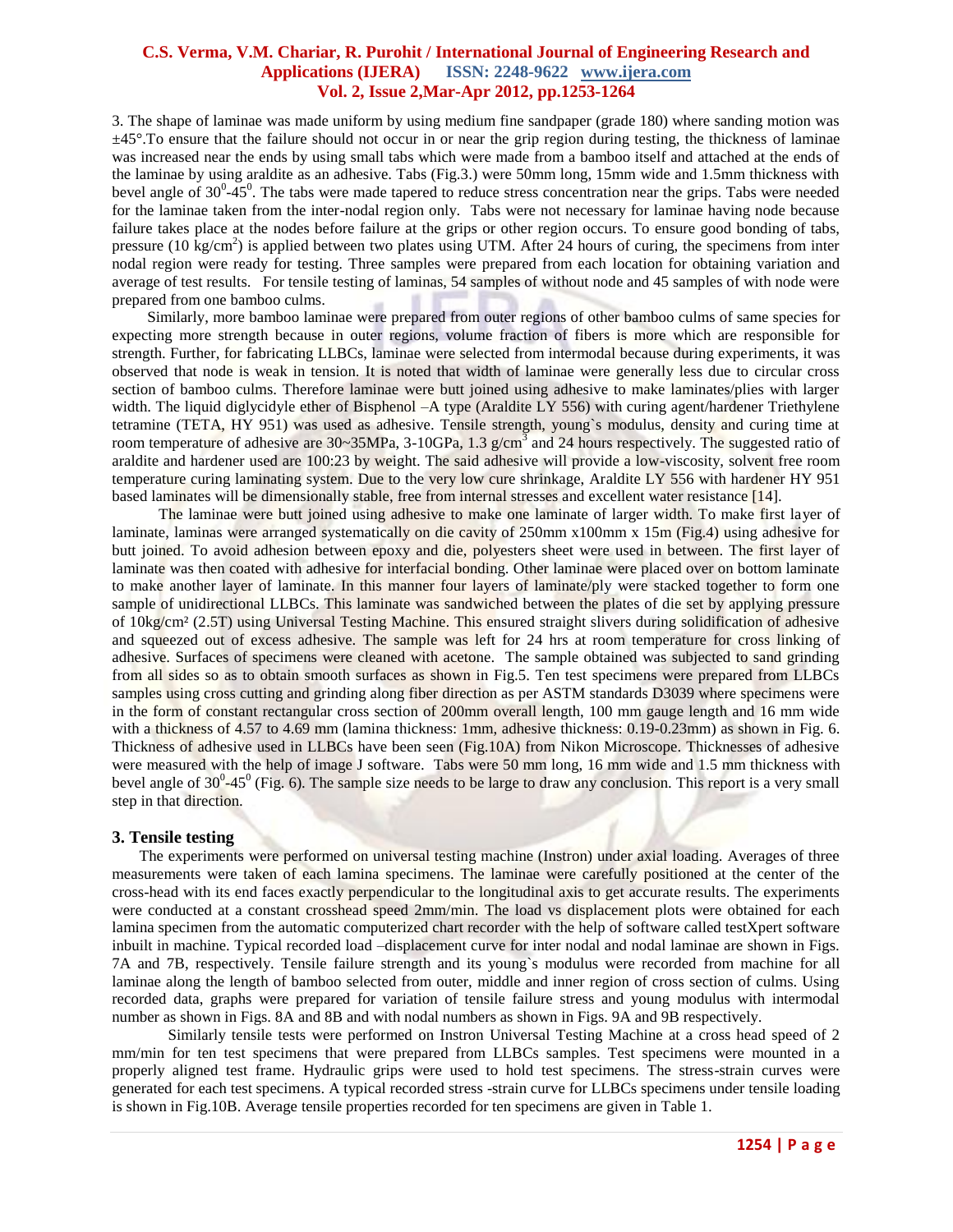## **4. Results and discussions**

 Figs.7A and 7B show that load displacement curves for specimens is almost bi-linear up to ultimate load. As the maximum load is reached, after matrix failure, the fiber failure occurs. It is found that tensile failure strength and young modulus both increases with height and also increases from inner region to outer region due to increase in volume fraction of fibers as shown in Figs 8A, 8B, 9A and 9B. Maximum tensile strength and modulus at the top of outer region for inter nodal specimens were observed as 324MPa and 15.6 GPa whereas at the bottom of inner region, the same were 83MPa and 7.8 GPa respectively. Similarly for nodal specimen, these values, at top of outer region were 160MPa and 15GPa and for bottom of inner region were 34MPa and 6.8 GPa respectively. For whole length of bamboo Culm, average tensile failure strength and young modulus for laminae was 193.63MPa and 9 GPa respectively. Similarly, average failure strength and young`s modulus of outer regions laminae of bamboo culms were 260MPa and 16.9 GPa respectively.

The fiber distribution in the cross section of the bamboo's Culm is dense in the outer region (60~65%) and sparse (15~20%) in the inner region. The volume fraction of fibers ( $V_f$ ) along the entire length of bamboo increases linearly with height by about 20~ 40% [3]. Using results obtained, the linear regression relationship were plotted for both tensile failure strength and young's modulus with fiber volume fraction of the specimens as shown in Figs. 11A and 11B respectively. In these figures, left tests results indicates for inner regions, intermediate tests results indicates for middle regions and right test results indicates for outer region of the bamboo culms. Bold lines represent the linear regression line between two parameters. Tests results in horizontal direction indicate variation of volume fraction of fibers and vertical direction indicates tensile properties from bottom to top of bamboo culms. Further, we assume that the mixture principle for composites,

| $\sigma = \sigma_f V_f + \sigma_m (1-V_f)$ | (1) |
|--------------------------------------------|-----|
| $E=E_fV_f+E_m(1-V_f)$                      | (2) |

Equation (2) can be applied to the bamboo culms which is naturally mixed composite of cellulose fibers and lignin matrix, where  $\sigma_f$  and  $E_f$  is fiber tensile strength and modulus respectively. Similarly  $\sigma_m$  and  $E_m$  are matrix tensile strength and modulus respectively. Applying rule of mixture on test results given in linear regression line, we obtained corresponding values for the fibers and matrix which are summarized in Table 2. It is found that fiber strength increases and matrix strength decreases from bottom to top, whereas, fibers modulus decreases and matrix modulus increases from bottom to top.

 Failure modes of fractured specimens have been identified using standard failure identification codes (three parts) used in ASTM standards (D3039/section 11.9) as shown in Table 3. Using codes, modes of failures observed in fractured different laminae for inter nodal specimens were DGM, GGT, MGM, MGT and XGM, (Fig.12A). Similarly in nodal samples, modes of failure were mainly LGM and AGM due to brittle fracture (Fig.12B). The failure of specimens for the inter-nodal region starts at the edges. This is because inter laminar shear stresses dominated at the edges. During tensile tests, it was observed that the weakest portion of the bamboo is nodes. In other words, at nodes, bamboo is weak in tension. This is because the fibers are entangled in a various directions at the nodes [2**].** For all specimens, first matrix failure occurs followed by fiber failure. Fracture propagates spontaneously and the specimen breaks. The load displacement curves (Figs.7A and 7B) show very small yield period after the specimens attains its maximum tensile stress. In fact, the failure is almost immediate which indicates that fibers are brittle. The load displacement curve is also bi-linear for the nodal specimens. But it differs from inter nodal region in respect of the mode of failure, the value of failure stress and displacement at maximum load. Both values are much lower in case of nodal region than that of intermodal region. This could be explained at the level of microstructure by the fact that at the node, the thermoplastin matrix increases while the number of cellulose fibers remains the same. Also , there is a bulge, so though, physically it can take more load because of cushioning effect of matrix , but the ultimate stress reduced.

 Fig. 13A and 13B show SEM photographs of the fractured surface of laminae tested in tension for intermodal and nodal regions respectively. A typical pull out of fibers from the lignin matrix can be seen in these photographs, whose features suggest that bamboo is a composite material. The cross section shows the porosity of bamboo.

 Fig. 10B shows tensile stress-strain behavior of LLBCs. Tensile stress increased bi-linearly with increasing strain until the point of ultimate load followed by brittle fracture. Above this point, the stress strain curve showed sharp, staggered decreases in stress with small increase in strain. Tensile fracture of unidirectional LLBC is mainly longitudinal cracking. In some specimens, partial damage occurred when the tensile load reached 80% of ultimate stress. Tests results for tensile strength, modulus, standard deviation (S.D.) and Coefficient of variance (C.V.) of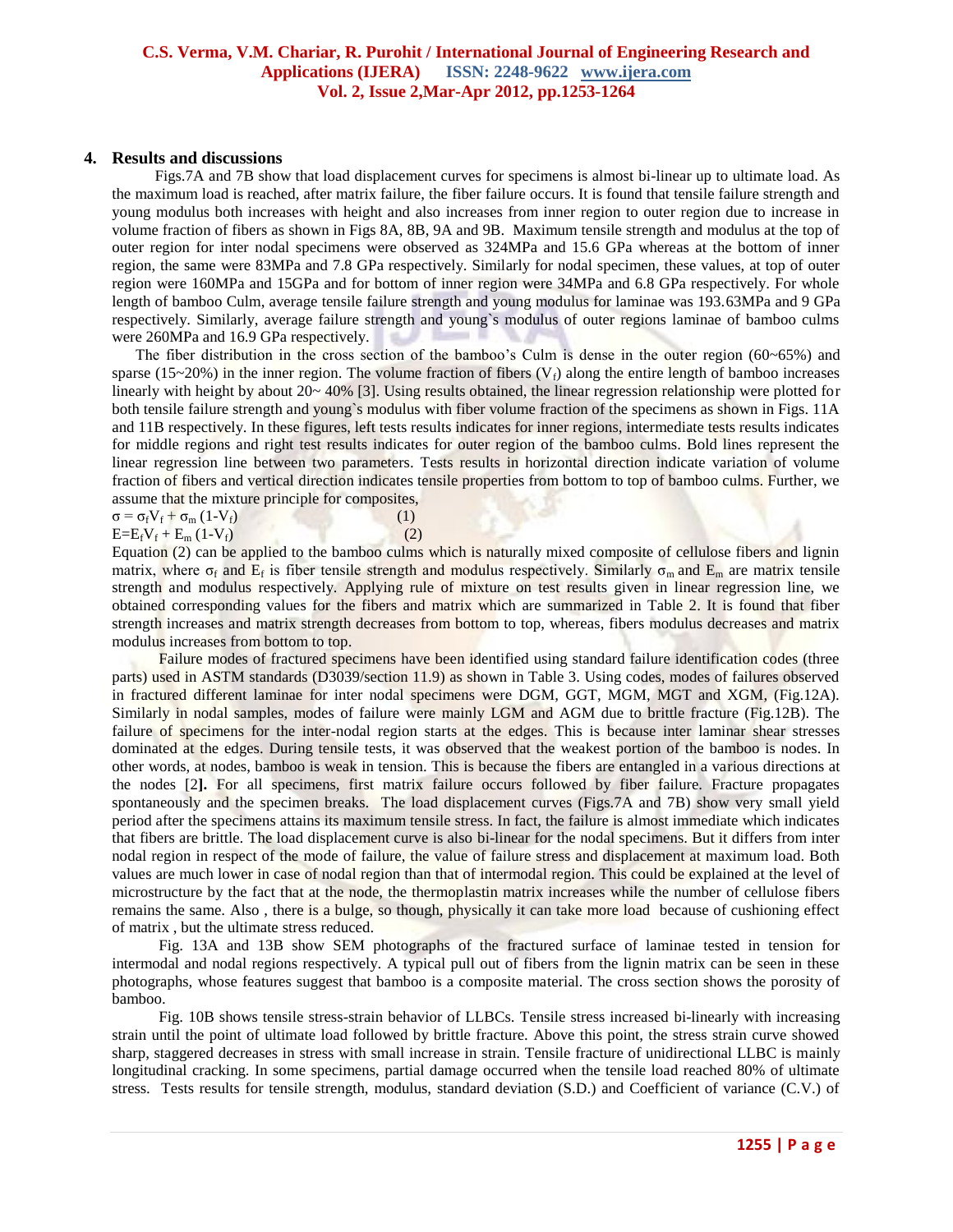LLBCs are presented in Table 1. It is noted that LLBC`s has increased strength and comparable stiffness than average values of laminae selected from different locations of bamboo culms.

 Using Table 3 for codes to represent mode of failure, mode of failure observed on different specimens of LLBCs were generally DGM and MGM (Fig.14). Some specimens start to fail at edge, some at grips and some at multimode. For all layer of laminate, first matrix (bamboo as well as adhesive) failure occurs followed by fibers failure with metallic sound, where fracture propagates spontaneously and the first layer breaks. The material of LLBCs is not homogenous but has an orthotropic property due to which fibers are pulled out from the matrix. Further it is observed that among four layers, any one layer first break. The crack then propagates to other layers. The SEM photographs (Fig.15A and 15B) were taken for fractured surface of a specimens tested in tension for four LLBCs. A cross section of the fracture specimens reveals sheaths of epoxy around a bundle of bamboo fibers and was different from fractures sustained in single bamboo laminae. The outer surface of laminate are infiltrated with adhesive because of high pressure (10kg/cm2) received during sample preparation. In Fig. 15A, the adhesive around some bamboo fibers show good bonding. The lateral surface of the fractured laminate shows the source of the cracks and their subsequently propagation and enlargement. The fiber pull out indicate that there were perfect bonding between bamboo and adhesive.

## **5. Comparison and advantages**

Properties of teak wood reported in literature such as tensile strength is 95-155 MPa, young's modulus is 10-15.6 GPa and density is  $0.62$ g/cm<sup>3</sup> [15-19]. Properties obtained for LLBCs such as tensile strength is 120-251MPa, young's modulus is 11.6-17.5 GPa and density is 0.9g/cm<sup>3</sup>. Result shows that LLBCs made from outer region laminae has reasonably close to teak wood timber. As compare to single lamina also, LLBC is more usable in terms of building and general purpose material because there is possibility to increase the volume of bamboo composites in all direction by increasing number of layers using suitable equipment as shown in Fig.16. There is reduced tensile property (Average tensile strength is 210MPa and modulus is 9.5GPa) in unidirectional LLBCs made from outer region laminae as compare to average tensile properties of outer regions laminae of bamboo Culm (Average tensile strength is 260MPa and modulus is 16.9GPa).This is due to adhesive presents in former materials which has low strength and modulus than bamboo laminae.

# **6**. **Conclusions**

(a) The experimental investigations show that tensile strength and Young's modulus of bamboo increases from inner to outer region across any cross section and from bottom to top of bamboo culms due to increase in volume fraction of fibers. The culms strength increases with height to compensate for the deterioration of rigidity due to the culms geometry. Further it is noticed that applying rule of mixture, fiber strength increases and matrix strength decreases from bottom to top whereas fibers modulus (stiffness) decreases and matrix modulus increases from bottom to top.

(b) Nodes are the weakest portion of the culm when it comes to tensile loads. Though, it must be very strong in lateral loads because at joints, the craftsmen invariably try to place the node.

(c) Longitudinal cracking is responsible for failure on single laminae. Modes of failure indicate that fibers presents in the laminae are brittle.

(d) First matrix failure occurs followed by fibers failure of any one layer and subsequently other layers in LLBCs.

(g) There is reduced tensile strength and modulus in unidirectional LLBCs compare to average of laminae of bamboo Culm due to adhesive used in former materials but LLBCs made from outer region laminae has reasonably close to teak wood timber. LLBCs could be more usable in terms of building and general purposes material like, furniture, beam and column etc because there is possibility to increase the volume by increasing number of layers.

#### **Acknowledgements**

 We are grateful to the Laboratory Incharge of Stress Analysis lab, Numerical Computation Lab and Polymer Science Lab of IIT Delhi and lab in charge, Material Testing Lab, NSIT, New Delhi for assistance rendered in testing.

# **List of Captions for figures**

- Fig. 1. Bamboo culms and sample.
- Fig. 2. Location of specimens of laminas.
- Fig. 3. Sketch of lamina Specimens with tab.
- Fig. 4. The mild steel die used for fabrication of layered laminate bamboo composites.
- Fig. 5. The bamboo epoxy layered laminated bamboo composite.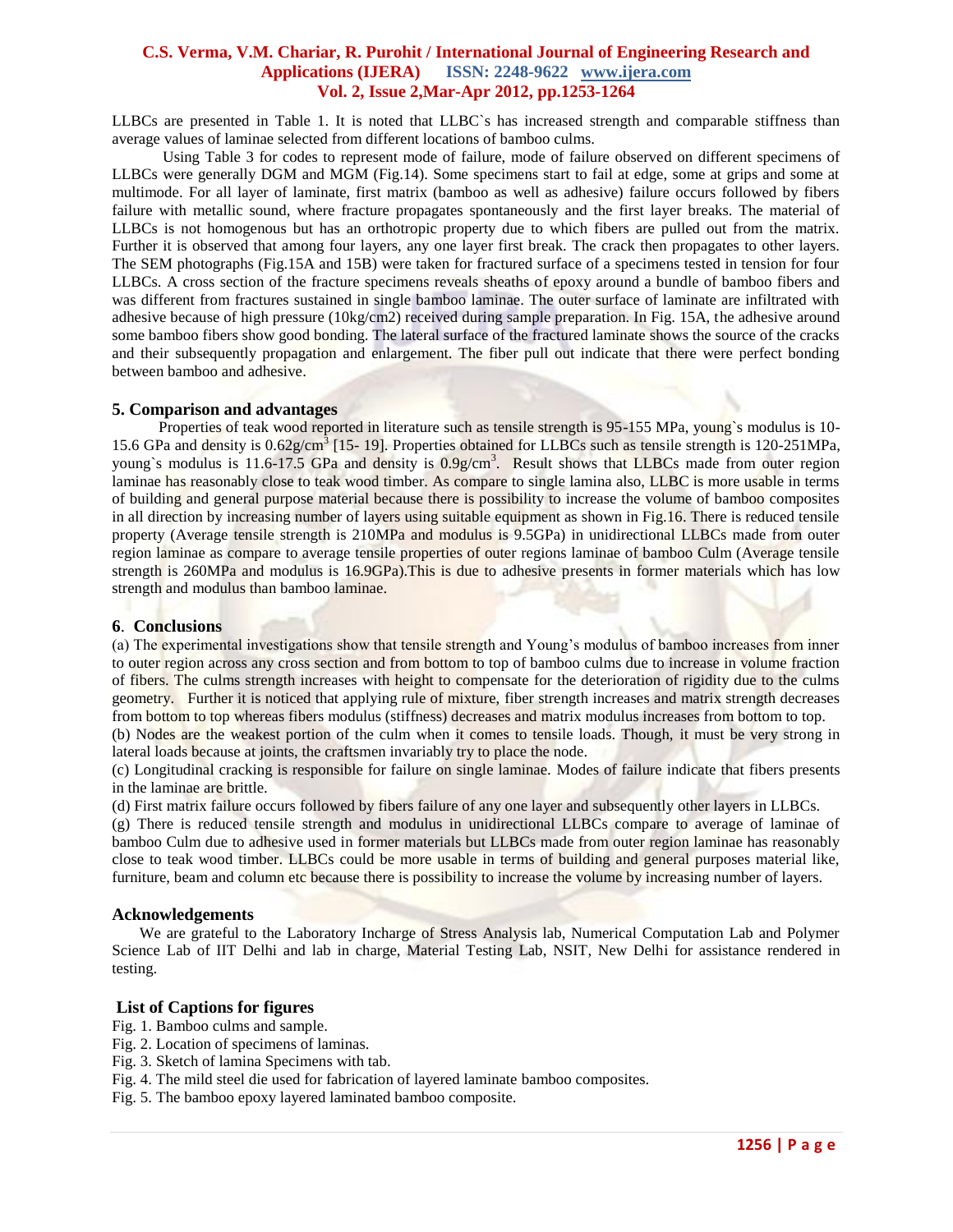Fig. 6. Sketch of LLBCs Specimens.

Fig. 7. (A) Load vs. displacement curve for intermodal in tension,

(B) Load vs. displacement curve with nodal specimens in tension.

Fig. 8. (A) Variation of tensile failure stress with inter nodal number (three specimens at each internodal), (B) Variation of Young modulus with Inter nodal Number (three specimens at each internodal)

Fig .9. (A) Variation of Tensile Failure Stress with Nodal Number (three specimens at each nodal), (B) Variation of Tensile Young Modulus with Nodal Number (three specimens at each nodal).

Fig.10. (A) Cross sectional image of LLBCs cube, (B) Stress-strain curve for LLBCs specimens under tensile loading.

Fig. 11.(A ) Linear regression relationship between tensile strength and volumetric fraction of fibers, (B ) Linear relationship between Young`s modulus and volumetric fraction of fibers.

Fig. 12. (A) Tensile failure mode of single laminas of intermodal, (B) Tensile failure mode of single laminas of nodal.

Fig. 13. (A) Cross section of fractured internodal surface, (B) Cross section of fractured nodal of lamina.

Fig. 14. Mode of failure on Layered Laminate Bamboo Composites.

Fig.15. (A) Lateral surface of fractured surface LLBCs, (B) Cross section of fractured surface of LLBC.

Fig.16**.** Expected LLBCs with increased volume

# **References**

- **1.** S.C. Lakkad, J.M. Patel, Mechanical properties of bamboo, a natural composite. Fiber Sci.Technology, 14,1980, 319-322.
- **2.** S. Amada, Y. Ichikawa, T. Munekata, Y.Nagase, and K. Shimizu, Fiber texture and mechanical graded structure of bamboo. Composite Part B, 28, 1997. 13-20.
- **3.** N.K. Naik, Report on mechanical and physic-chemical properties of bamboo, I.I.T.Bombay, 2000.
- **4.** S. Jain, R. Kumar, Mechanical behavior of bamboo and bamboo composites. Journal of material science, 27, 1992, 4598-4604.
- **5.** K. Okubo, F. Toru, Y. Yuzo, "development of bamboo based polymer composites and their mechanical properties. Composites: Part A: Applied Science and Manufacturing, 35, 2004, 377-383.
- **6.** M.M. Thwe, K. Liao, Durability of bamboo-glass fiber reinforced polymer matrix hybrid composites. Composites science and technology, 63, 2003,375-387.
- **7.** H. Kinoshita, Koichikaizu, Mikifakuda. Development of green composites consists of wood chips, bamboo fibers and biodegradable adhesive. Composite part B: engineering, 40(7), 2009, 607-612.
- **8.** S. Shibata, Yongca, I. Fukumoto, Flexural modulus of unidirectional and random compositesmade from biodegradable resin and bamboo and kanaffibers.Composites part A, 2008, 9-15.
- **9.** U.C. Jindal, Development and testing of bamboo-fibers reinforced plastic composites. J. of Composite Materials, 20, 1986,19-29.
- **10.** A.V. Rajulu, S.A. Baksh, G.R. Reddy, K.N. Chary, Chemical resistance and tensile properties of short bamboo fiber reinforced epoxy composites. J. of Reinforced Plastics and Composites,17, 1998,1507-1511.
- **11.** X. Chen , Q. Geo, Y. Mi, Bamboo fiber-reinforced polypropylene composites: a study of mechanical properties. Journal of Applied Polymer Science, 69(10), 1999,1891-1899.
- 12. S. Amada, S. Untao, Fracture properties of bamboo. Composites part B: Engineering, 32,2000, 451-459.
- 13. F.G. Shin, X.J. Xian, M.W. YIPP, Analysis of the mechanical properties and micro-structure of bamboo-epoxy composites. Journal of material science. 24,1989,3489-3490.
- **14.** B.C. Samata, T. Maity, S. Dalai, A.K. Banthia, Mechanical properties of modified epoxy: effect of chain length, Journal of Pigment and Resin Technology, 35(4),2006,216-23.
- **15.** A.W.C. Lee, B. Xuesong, N.P., Perry, Selected physical and mechanical properties of giant timber grown in Sauth Carolina. Forest Production journal, 44(9), 1994, 40-46.
- **16.** K. Sewda, S.N. Maiti, Mechanical properties of teak wood flour-reinforced HDPE composites. Journal of Applied Polymer Science, 2009, 1826-1834.
- **17.** A. Jon, Graystone, Wood and wood based substrates, wood coating. Franco bulian, 2009, 15-51.
- **18.** Lyons,Timber and timber products. Material of architects and builders, 2006,96-148.
- **19.** I. Bermeja, I. Canellas, Growth and yield models for teak plantation in coastarica. Forest ecology and management, 189(1-3), 2004,97-110.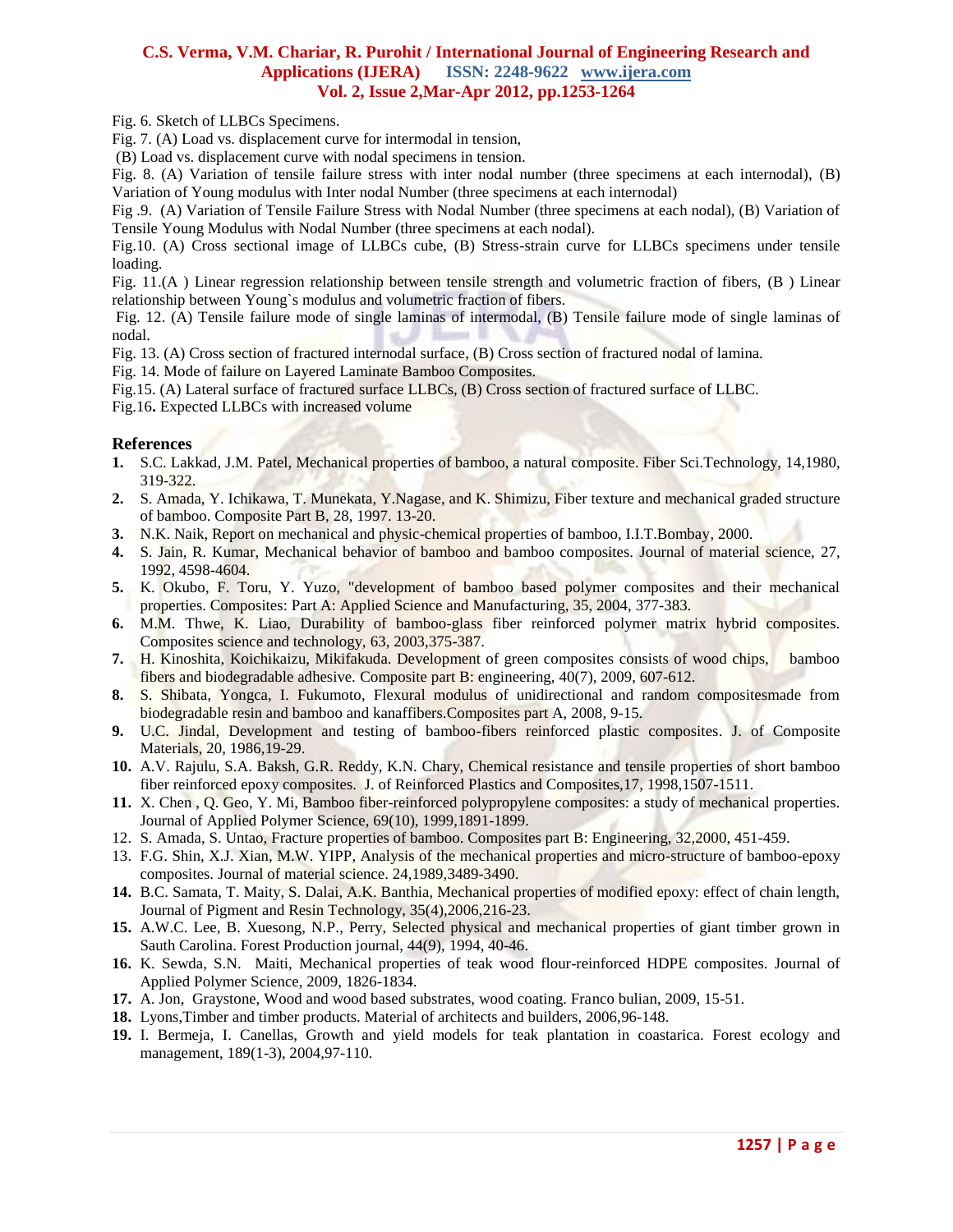**Table 1**

| Average Tensile Properties of Layered Laminate Bamboo Composites (LLBCs) |
|--------------------------------------------------------------------------|
|--------------------------------------------------------------------------|

| S.N. | Displa | Load at | Stress at | Strain at | Modulus(Au | Energy to | Tensile     |
|------|--------|---------|-----------|-----------|------------|-----------|-------------|
|      | cemen  | Max.    | Max.      | Max.      |            | break     | Energy      |
|      | t at   | Load    | Load(MPa  | Load(m)   | Young)(MPa | point(J)  | Absorption( |
|      | Max.   | (KN)    |           | $m/mm$ )  |            |           | $N/mm$ )    |
|      | Load(  |         |           |           |            |           |             |
|      | mm)    |         |           |           |            |           |             |
| Mean | 8.845  | 15.34   | 210.564   | 0.1742    | 9501.95    | 99.86     | 123.44      |
| S.D  | 1.211  | 2.033   | 28.83     | 0.0237    | 1147       | 32.281    | 38.70       |
| C.V. | 13.70  | 13.258  | 13.69     | 13.648    | 25.47      | 32.32     | 31.35       |
| Min. | 7.90   | 10.361  | 151.47    | 0.133     | 2214.47    | 49.409    | 60.83       |
| Max. | 10.79  | 16.969  | 251.5     | 0.212     | 5937.90    | 169.98    | 204.69      |

**Dimension of test specimens: 200mm x 16mm x 4mm with 50mm tab length each side**

## **Table2**

**Tensile properties of fibers and matrix**

| <b>Properties</b>                             | <b>Bottom region</b> |        | <b>Middle region</b> |        | <b>Top region</b> |           |
|-----------------------------------------------|----------------------|--------|----------------------|--------|-------------------|-----------|
|                                               | fiber                | matrix | fiber                | matrix | fibers            | matrix    |
| <b>Tensile</b><br>strength $(\sigma)$<br>MPa) | 400                  | 100    | 415                  | 96     | 442.5             | 86.5      |
| Young<br>modulus(E)<br>GPa)                   | 51                   |        | 38                   | 7.2    | 20                | <b>10</b> |

**Table3**

**Code used for mode of failure**

| <b>First character</b> |              | <b>Second character</b>       |              | <b>Third character</b>  |             |  |
|------------------------|--------------|-------------------------------|--------------|-------------------------|-------------|--|
| <b>Failure type</b>    | code         | <b>Failure area</b>           | code         | <b>Failure location</b> | Code        |  |
| Angle                  | $\mathbf{A}$ | Inside grip/tab               | I            | <b>Bottom</b>           | B           |  |
| Edge<br>delamination   | D            | At grip/tab                   | $\mathbf{A}$ | <b>Top</b>              | T           |  |
| Grip/tab               | G            | $\langle$ 1W from<br>grip/tab | W            | Left                    | L           |  |
| <b>Lateral</b>         | L            | Gage                          | G            | <b>Right</b>            | $\mathbf R$ |  |
| <b>Multimode</b>       | M            | <b>Multiple</b> area          | M            | <b>Middle</b>           | M           |  |
| Long<br>splitting      | S            | <b>Various</b>                | V            | <b>Various</b>          | V           |  |
| <b>Explosive</b>       | $\mathbf{X}$ | unknown                       | $\mathbf{U}$ | unknown                 | U           |  |
| <b>Other</b>           | $\mathbf 0$  |                               |              |                         |             |  |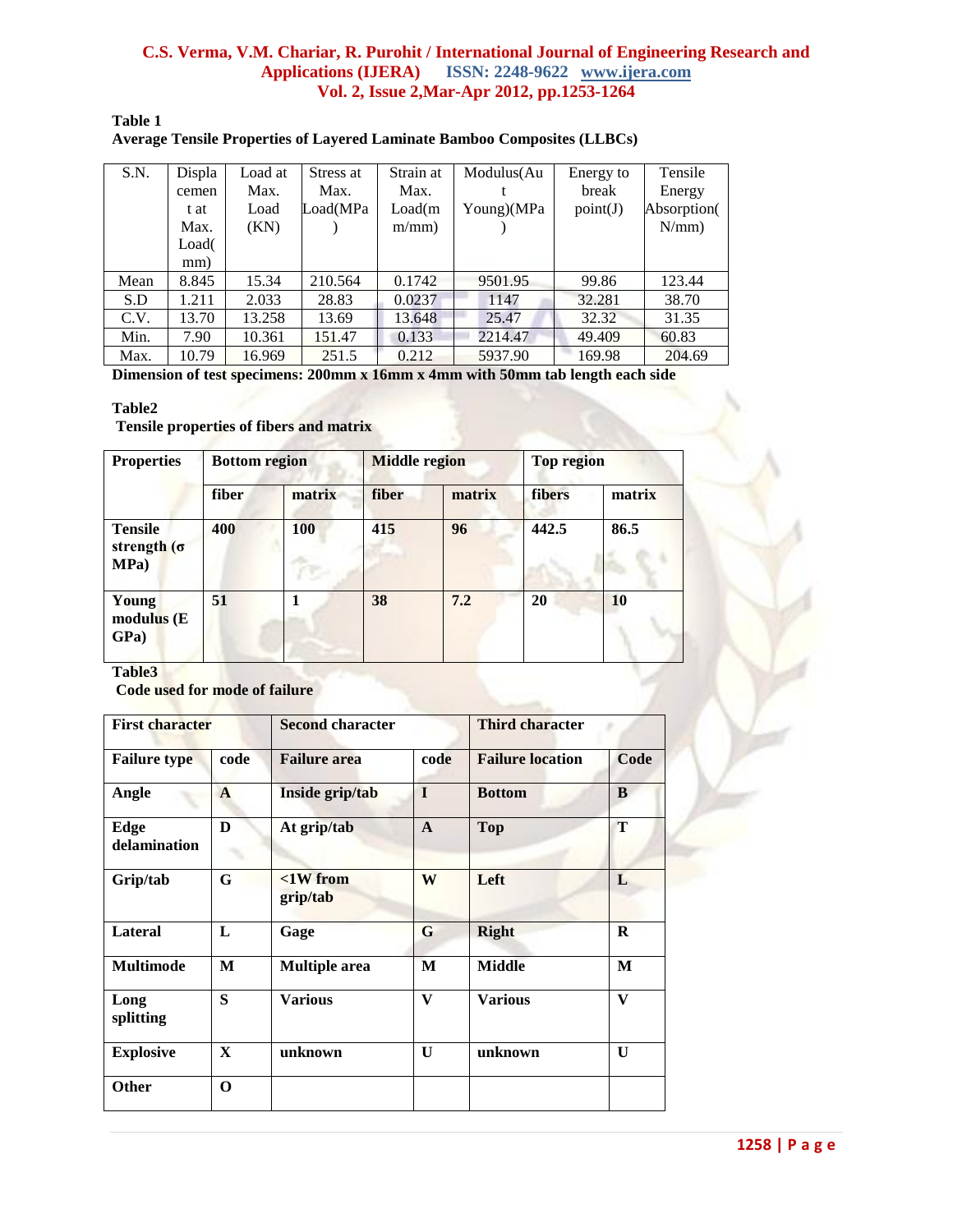

 **Fig.3. Sketch of lamina Specimens with tab.**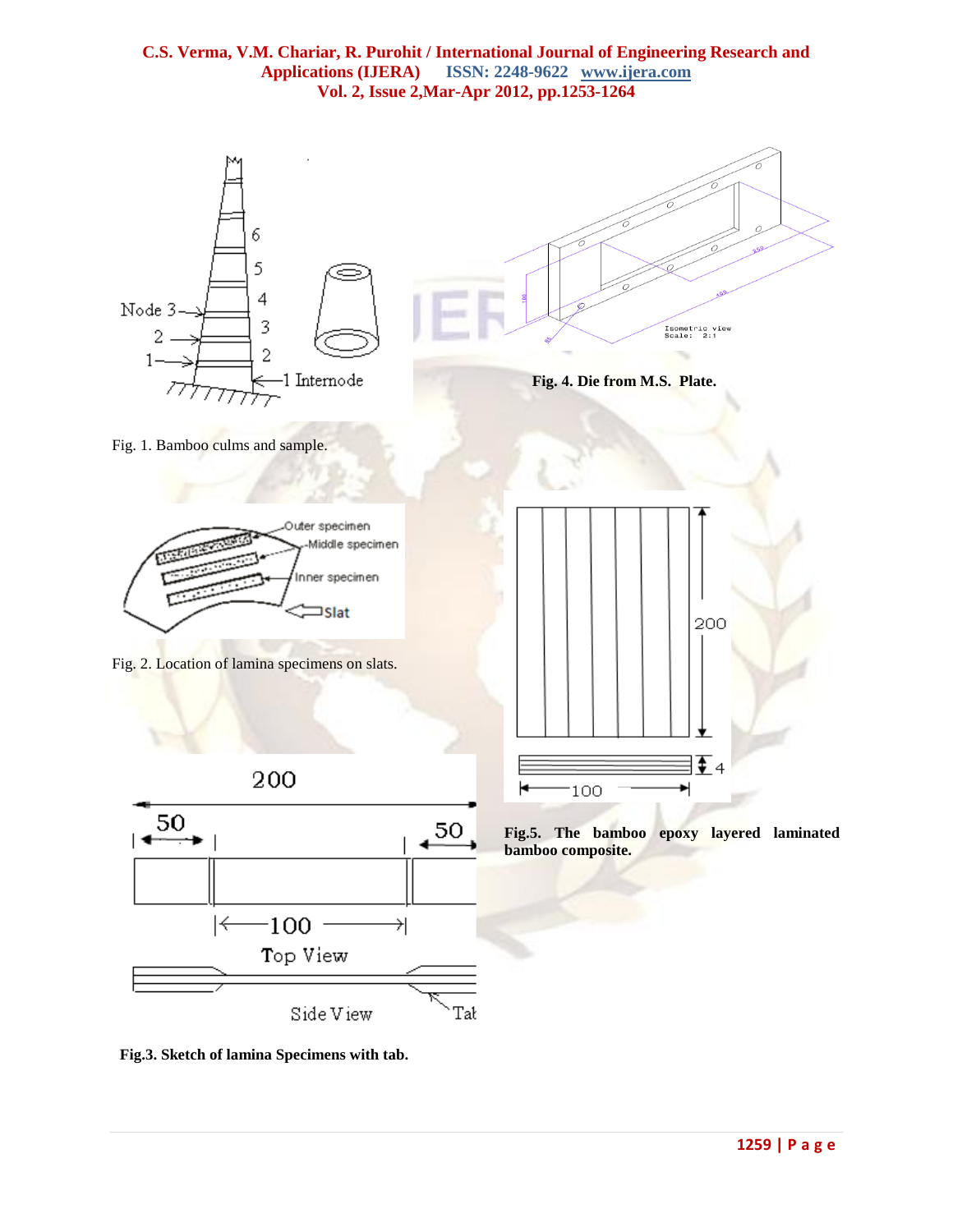

**(B)**

**Fig. 7. (A) Load vs. displacement curve for**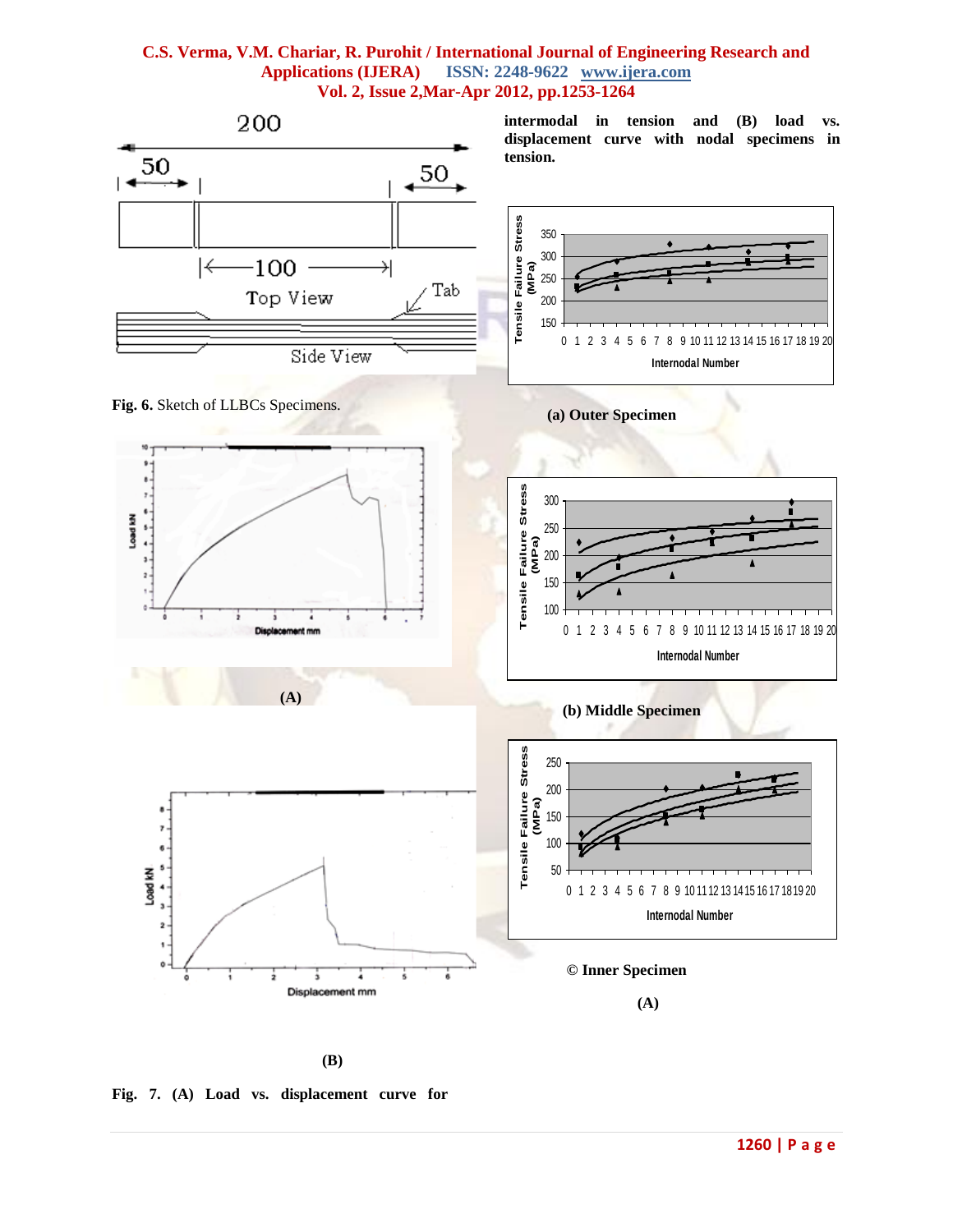

**C.S. Verma, V.M. Chariar, R. Purohit / International Journal of Engineering Research and Applications (IJERA) ISSN: 2248-9622 www.ijera.com Vol. 2, Issue 2,Mar-Apr 2012, pp.1253-1264**

**(a)Outer Specimen**

0 1 2 3 4 5 6 7 8 9 10 11 12 13 14 15 16 **Nodal Number**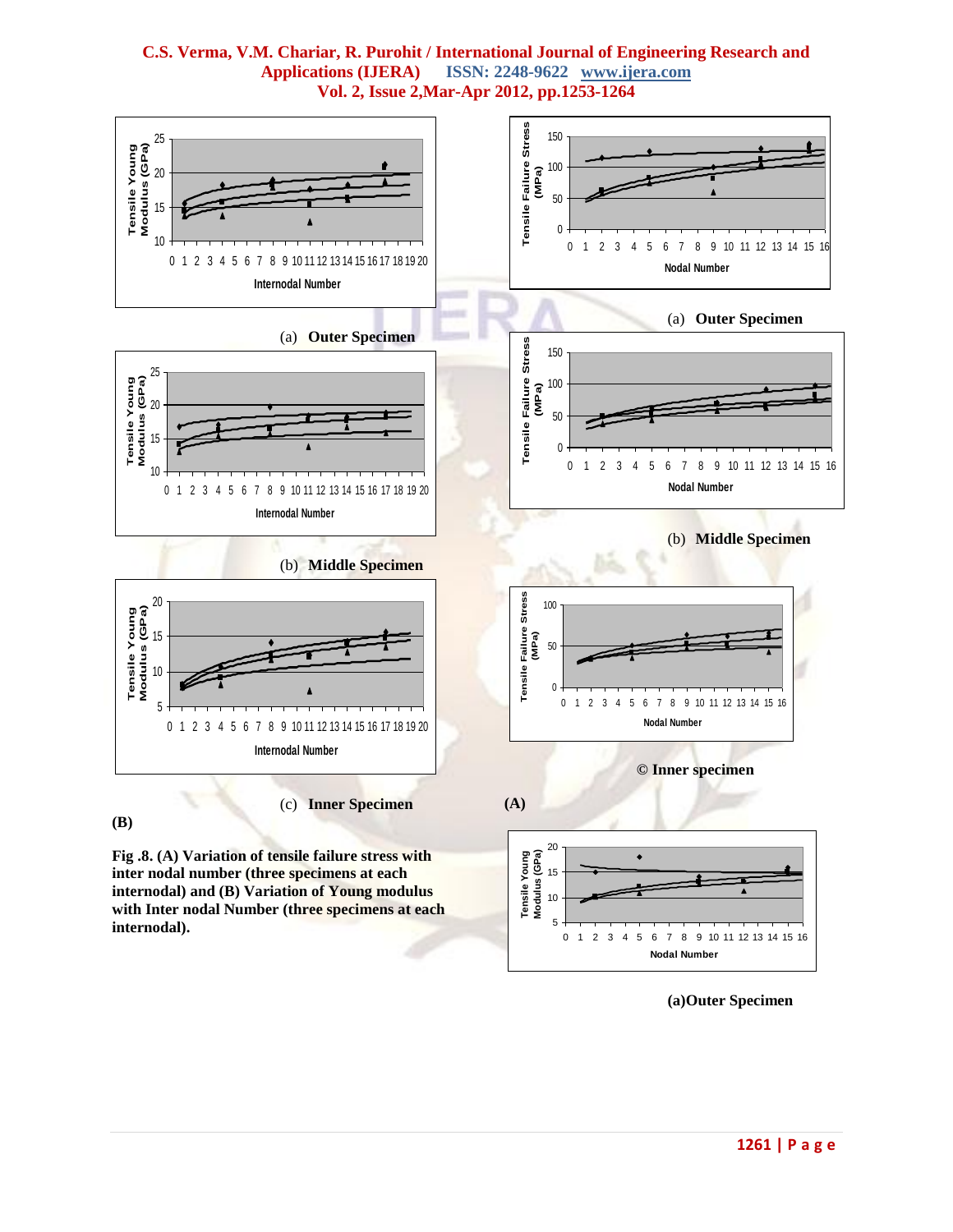

**(B)**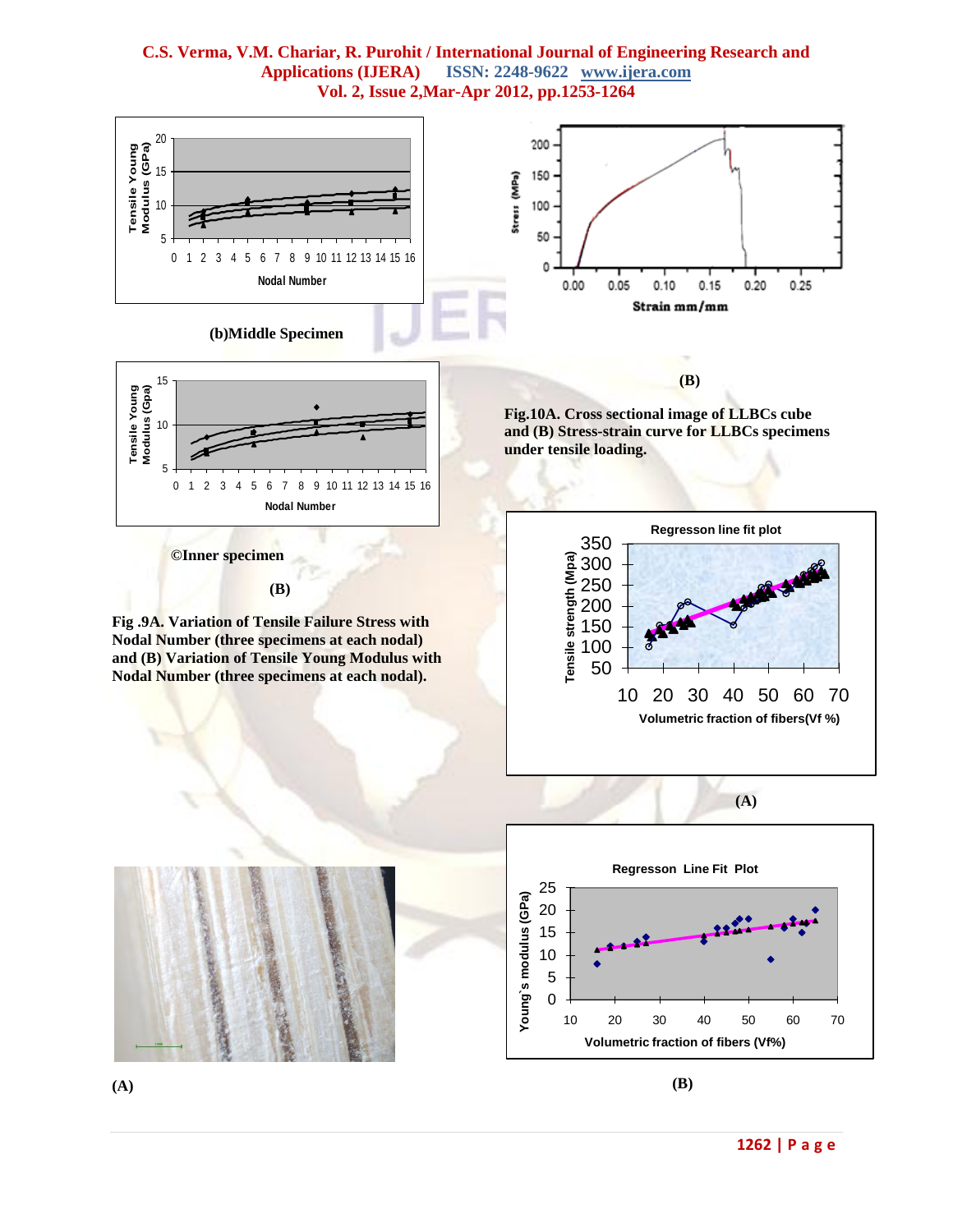**Fig.11. (A) Linear regression relationship between tensile strength and volumetric fraction of fibers and (B) Linear relationship between Young`s modulus and volumetric fraction of fibers.**





**Fig.12. (A) Tensile failure mode of single laminas of intermodal and (B) Tensile failure mode of single laminas of nodal.**





**Fig. 13.(A) Cross section of fractured internodal surface and (B) Cross section of fractured nodal of lamina.**



**Fig. 14. Mode of failure on Layered Laminate Bamboo Composites.**



**(A)**